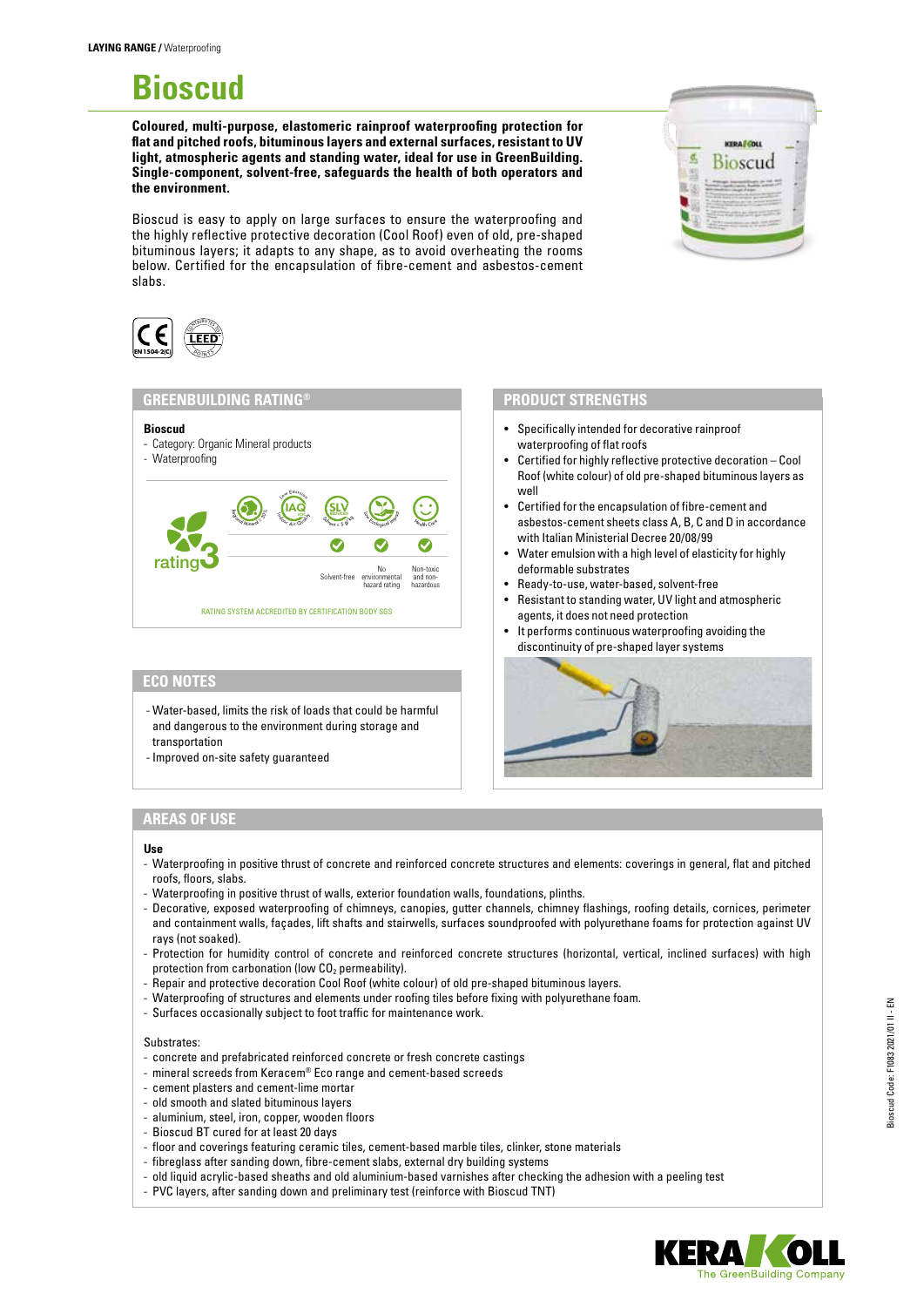## **AREAS OF USE**

#### **Do not use**

- in case of unfavourable drying conditions or in case of impending rain
- in case of exposure to strong sunlight or on warm surfaces
- on floating or not perfectly anchored, damp, wet substrates or substrates subjected to rising damp
- on constantly trafficked surfaces, surfaces subject to heavy traffic or surfaces intended for glued heavy covering
- on lightened cement-based substrates not suitable to withstand direct loads, on insulating panels
- on old pre-shaped layers directly applied on insulating panels
- on light boards, wooden beads or canopies
- for water containment, for waterproofing under negative thrust
- when high levels of acid and base resistance is required
- where heavy objects could be dragged

# **INSTRUCTIONS FOR USE**

#### **Substrate requirements**

Cured (dimensionally stable):

screeds in Keracem® Eco and Keracem® Eco Pronto, waiting time 24 hrs;

- concrete waiting time 6 months unless otherwise specified;
- cement-based screeds or plasters/renders waiting time 7 days per cm of thickness (good weather).

Undamaged (remove parts or elements not perfectly adherent, verify adhesion and compatibility of any existing coatings).

Compact (to full thickness) and consistent.

Resistant and free from bleeding on the surface.

Dry, without superficial condensation (wait for the substrate to totally dry after pressure washing).

Clean: surfaces free of cement slurry, oil-based parting compounds, residues of previous processes, dust; everything that can compromise adhesion must be eliminated (when in doubt, carry out a peeling preliminary test).

Check for any moisture rising or negative thrust: vapour pressures could form at the substrate-waterproofing interface such as to cause debonding and bubbles. To check the residual humidity of substrates, it is recommended to apply a sheet of PE (minimum thickness 0.2 mm) sealed with adhesive tape in an area exposed to the sun and to check for the presence of condensation after 24 - 48 hrs.

#### **Preparation of substrates**

Restore weakened or missing parts, or honeycombs, and fill any uneven surfaces with suitable products; do not use Bioscud to correct uneven areas and do not apply in high thicknesses.

Check the presence of suitable camber and rainwater collection and disposal systems.

#### **Preparation**

The product is ready to use; if necessary, uniform consistency mixing from the bottom upwards using a low-rev (≈ 400/min.) helicoidal agitator.

Protect the product from frost; it must be stored, even on site, so as to avoid direct sunlight and heat sources.

#### **Application**

Waterproof the entire perimeter of the surface by bonding bands of Bioscud TNT 20 cm high with Bioscud: take care of contacts with other surfaces whatever their orientation (columns, pillars, walls, ramps), thresholds, through elements, structures or systems anchored on surfaces, drains and sealing elements; in case of confined spaces and in the impossibility to bond Bioscud TNT, make connection shells in several coats with Neutro Color or make special pieces with Aquastop BT.

Waterproof the structural joints with suitable systems.

Apply Bioscud using a roller (average bristle 10 -15 mm), brush, hard rubber float (recommended only for rough or porous substrates) or airless (dilute with water according to the equipment to be used, minimum 10%), taking care to completely cover all surfaces of bonded non-woven fabric; wait at least 12 hours after applying the first coat and apply the second coat with a pass perpendicular to the first for the optimal distribution of the product. The second coat must be applied after the complete drying of the first one (environmental conditions can significantly alter durations measured under standard conditions); long waits between coats cause the reduction of the adhesion values of the next coat.

Apply two or more coats for a total of at least 2 kg/m<sup>2</sup> of product, net of the material used for bonding Bioscud TNT. Strictly follow the indications as to the minimum weight required to be applied; to check the applied weight, we recommend distributing the product cans to be applied on the surfaces at regular intervals of 5 or 20 m<sup>2</sup> per coat depending on the packaging.

The product hardens by evaporation of the water contained in the emulsion; drying times are constrained by temperature and environmental humidity in the hours following application. If the product is not perfectly dry, it risks being washed away and irreparably deteriorated by weather events or condensation. Resistance to standing water is depended on perfect drying. Once the product has hardened, the presence of any bubbles shows an excessive R.H. of the substrate; remove the bubbles, wait for the substrate to dry and reapply the product.

The stickiness of the surfaces in the moments following application is a feature of the product and does not preclude its final performance; it runs out over time and can be removed by dusting industrial talc or cement.

For all listed cases, apply two or more coats of Bioscud with total coverage  $\geq 2$  kg/m<sup>2</sup>.

**Surfaces in concrete and reinforced concrete, exterior foundation walls, foundations:** on highly compact surfaces such as prefabricated and quartz cement floorings, apply Bioscud Primer (approx. 200-300 ml/m2 ) avoiding accumulation of water. On poorly dusting surfaces apply one coat of Bioscud diluted using water to 50% (coverage equal to approximately 300  $g/m^2$  not to be considered in the verification of the total weight to be applied).

**Exterior foundation walls:** mechanically break any metal spacers and carry out the preliminary treatment, cutting of the spacers and passivation with Bioscud BT FIX; repair uneven areas with suitable products. Provide adequate separation and mechanical protection systems before backfilling (waiting time ≥ 48 hrs).

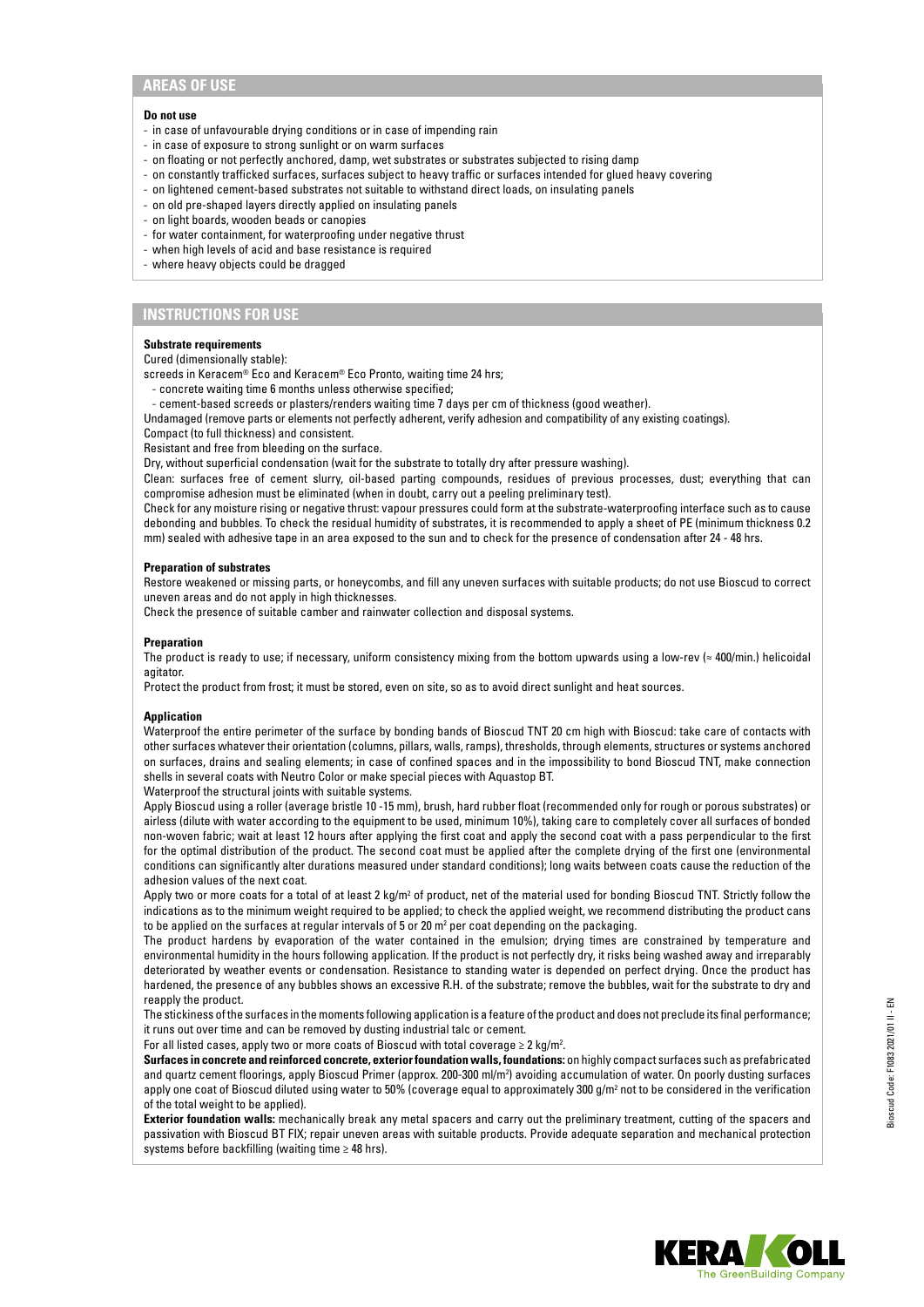# **INSTRUCTIONS FOR USE**

**Cement-based screeds:** apply one coat of Bioscud diluted using water to 50% (coverage equal to ≈ 300 g/m<sup>2</sup> not to be considered in the verification of the total weight to be applied). In the presence of fractionizing joints and/or cracks, carry out the mechanical excavation, remove dust and seal with Neutro Color; bond 20 cm-wide strips of Bioscud TNT with Bioscud near any joint and sealed crack. To avoid the swelling of the fabric in the presence of movements, bond the entire surface of the sheet on the back in contact with the surface of the screed; take care of the soft bonding of the sheet near the joints (the sheet must follow the transverse profile and not be bonded while taut).

To conceal joints and cracks previously treated, insert the Bioscud TNT (100 cm) sheet into the first coat of Bioscud while still wet, and cover with one or more coats, waiting for the drying between coats; the use of Bioscud TNT over the whole surface avoids the application of Bioscud TNT strips as previously described.

Apply two or more coats of Bioscud until the total quantity required is reached.

**Old pre-shaped bituminous sheaths:** to allow the dispersion of oils and plasticizers before the overlay, the sheaths must be completely cured (at least 6 months). Mechanically remove any wrinkles, crimps, bubbles, excessive overlaps and imperfectly anchored edges; remove varnish or not perfectly anchored decorations. Restore the adhesion of corners, edges, overlaps, strips and debonded portions with Bioscud BT FIX. Prepare the substrate depending on its type and apply Bioscud reinforced with Bioscud TNT in two coats on the exposed areas.

**Smooth sheaths:** perform a thorough dry cleaning removing dust and environmental residues (pressure washing is recommended in the presence of oil and plasticizer residues, wait until fully dry). In the presence of old well-anchored organic or aluminium-based varnishes apply Bioscud Primer (≈ 50-100 ml/m²) avoiding accumulation of water. Apply two or more coats of Bioscud; near any cuts, holes, heavily deteriorated areas reinforce with Bioscud TNT.

**Slated sheaths:** perform a thorough dry cleaning by removing the poorly adhered flakes. Apply one coat of Bioscud diluted using water to 50% to fix superficial flakes. Apply two or more coats of Bioscud; near any cuts, holes, heavily deteriorated areas reinforce with Bioscud TNT.

**Old ceramic and stone floorings:** check the anchoring of the covering, remove any poorly bonded element and any surface coverings (wax, water-repellent products, etc.). Clean thoroughly and specifically according to the intended use of the surfaces; in the impossibility to perform chemical cleaning, perform mechanical abrasion by polishing or scarifying the surface layer, remove dust and proceed with any surface adjustment. Fill any uneven surfaces.

In the presence of substrates with high residual humidity (≥ 5% measured with a carbide hygrometer taking samples from the base of the screed) provide for the insertion of water vapour exhalers equipped with suitable anchoring systems and a waterproof connection to the extent of 1 every 15 m<sup>2</sup> approx.; install the exhalers 5-10 days prior to the waterproofing and verify the degree of R.H. before applying in the most distant point between two adjacent exhalers .

Apply Keragrip Eco® (≈ 100 – 200 g/m²) preventing accumulation of water.

In the presence of fractionizing joints and/or cracks, carry out the mechanical excavation, remove dust and seal with Neutro Color; waterproof by bonding 20 cm-wide strips of Bioscud TNT with Bioscud near any joint and sealed crack. To avoid the swelling of the sheet in the presence of movements, bond the entire surface of the sheet on the back in contact with the surface of the floor; take care of the soft bonding of the sheet near the joints (the sheet must follow the transverse profile and not be bonded while taut). To conceal joints and cracks previously treated, insert the Bioscud TNT (100 cm) sheet into the first coat of Bioscud while still wet, and cover with one or more coats, waiting for the drying between coats; the use of Bioscud TNT over the whole surface avoids the application of Bioscud TNT strips as previously described.

Apply Bioscud in two coats with total coverage  $\geq 2$  kg/m<sup>2</sup>.

Once the product has hardened, the presence of any bubbles in correspondence with the joints shows an excessive R.H. of the substrate; remove the bubbles, wait for the substrate to dry and reapply the product.

Galvanized or pre-varnished metal substrates (with a well-anchored final layer): seal any overlaps, areas of movement, irregularities or constructive defects using Neutro Color. Prepare these areas by bonding Bioscud TNT with Bioscud. Apply two or more coats of Bioscud.

On oxidised galvanized substrates remove the oxidation deposit with acid wash and rinse thoroughly.

In the presence of damaged or rusty areas it is always necessary to completely remove and proceed with the application of rustpreventive, anti-corrosive paint.

**Timber substrates:** fill any gaps or edges tapped between boards (non-through cracks) with Neutro Color. Sand the impregnated or painted surfaces and perform a thorough cleaning with Keragrip Eco Pulep. Apply Bioscud Primer (≈ 250 ml/m²) preventing accumulation of water. Apply Bioscud in two or more coats providing for the addition of Bioscud TNT to the first coat when it is still fresh over the entire surface.

#### **Encapsulating coatings for the restoration of fibre-cement and asbestos-cement structures**

**Type A –** externally exposed (structures exposed to atmospheric agents and subject to deterioration with surfacing and release of fibres)

The average thickness of the dry encapsulating coating should not be less than 0.3 mm and at no point should it be less than 0.250 mm. The last two products of the encapsulating cycle will have to be two coating products with different and contrasting colours. **Type B –** internally exposed ("sound but likely to get damaged" or "damaged" internal structures)

The average thickness of the dry encapsulating coating should not be less than 0.25 mm and at no point should it be less than 0.2 mm. The last two products of the encapsulating cycle will have to be two coating products with different and contrasting colours. **Type C –** non-exposed (in support of confinement operations)

The thickness of the dry encapsulating coating should not be less than 0.2 mm and no measurement should be less than this value. **Type D** – auxiliary (to avoid the dispersion of fibres in the environment in support of removal operations)

The encapsulating coating must be of a contrasting colour with that of the substrate; dilute using 35% water.

For type A, type B and type C applications, apply Bioscud Primer first.

#### **Cleaning**

The removal of the fresh product is carried out with water, to reuse rolls and brushes soak them in water to avoid drying the product. To remove residues of hardened product use nitro solvents.

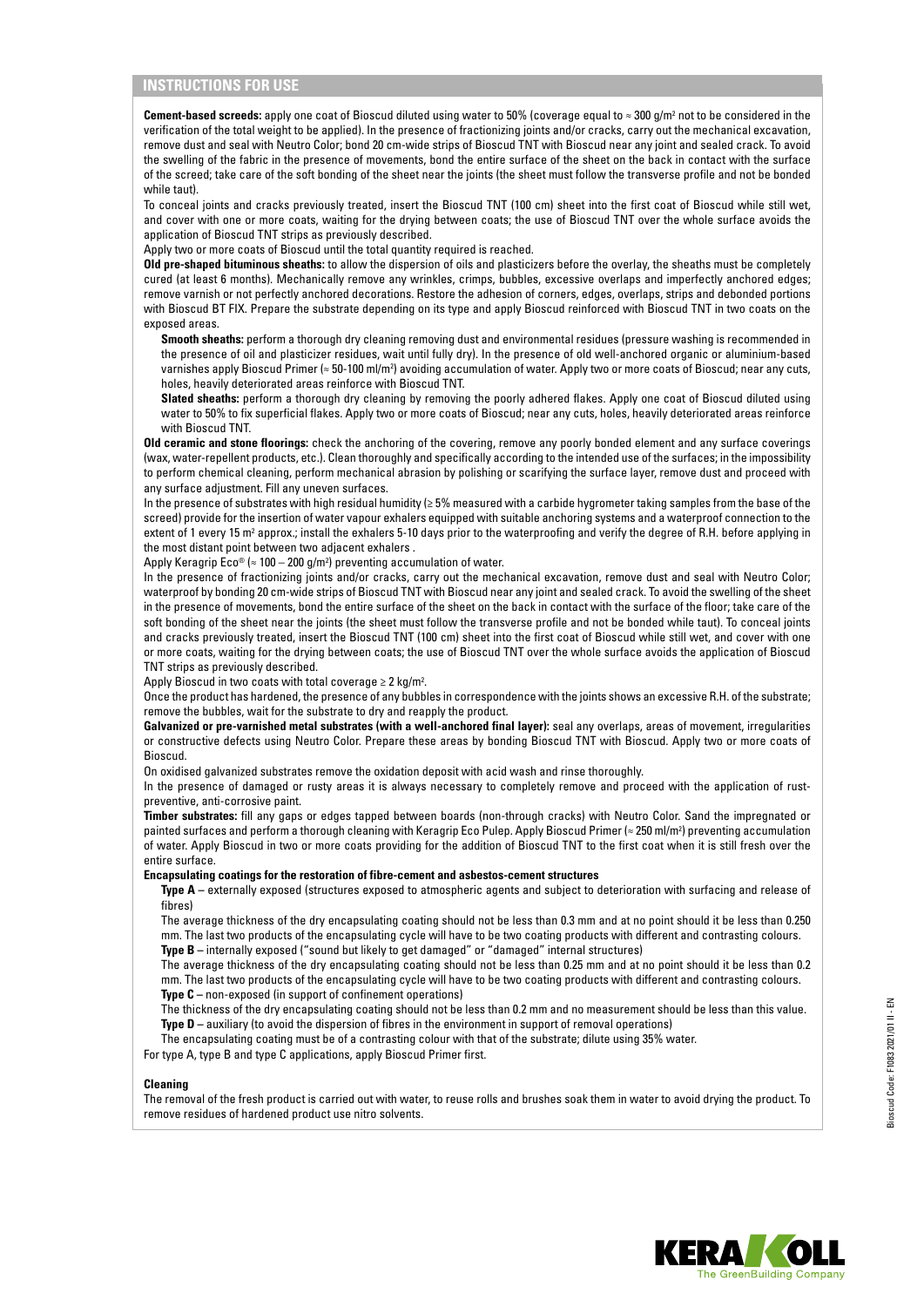| <b>COLOUR CHART</b>                                  |  |
|------------------------------------------------------|--|
| white (RAL 9010)                                     |  |
| grey (RAL 7038)                                      |  |
| sand (RAL 1013)                                      |  |
| red (RAL 3013)                                       |  |
| green (RAL 6017)                                     |  |
| The shades shown are intended as an indication only. |  |

#### **SPECIAL NOTES**

In climatic conditions of high humidity and/or low temperature drying times are lengthened, delaying foot traffic and significantly increasing the risk of being washed away in case of possible rainfall or in the presence of condensation. To decrease drying times, apply in several coats of max 0.5 kg/m<sup>2</sup>.

In case of constant foot traffic, coat with Bioscud Traffic.

For the treatment of absorbent surfaces, such as screeds and plasters, Primer A Eco may be used as an alternative to Bioscud diluted 50% max with water as indicated in the technical data sheet.

The reinforcement with Bioscud TNT, applied on the first wet coat of Bioscud and completely covered with the second coat, significantly increases shear strength and Crack Bridging performances of the waterproofing, reducing the criticalities of the substrates. The durability of applications may be expanded by installing a reinforcement or increasing the number of coats applied, following the indications provided in the technical data sheet.

**Unscheduled maintenance:** to restore aesthetic and functional continuity following wear, clean carefully the surfaces and apply the product according to the methods indicated.

#### **COOL ROOF**

The use of a highly reflective covering reduces the surface temperature of the roof, especially flat roofs most exposed to direct radiation due to the incidence of sunlight in summer.

Thanks to the reduction of solar energy absorption, lower temperatures are reached in the rooms below the roof, thus reducing energy consumption of air conditioning in summer: passive cooling of the buildings occurs, with direct improvement of living and working comfort.

The reflective properties of the covering decrease over time due to the accumulation of dirt; it is recommended to periodically clean the surface and to reapply the covering when it is not possible to restore the initial whiteness.

Cool Roof waterproofing with Bioscud reduces the effects of the local "Heat Island" (difference in thermal gradient between urban and green areas), resulting in LEED scores.

### **ABSTRACT**

*Waterproofing of the wall-floor joints and of the fractionizing-expansion joints – Supply and laying of polyester staple fibre non-woven fabric for the Bioscud TNT reinforcement, to be bonded with coloured, multi-purpose, elastomeric rainproof waterproofing protection for flat and pitched roofs, bituminous layers and external surfaces, resistant to UV light, atmospheric agents and standing water, such as Bioscud by Kerakoll Spa (seal in advance the fractionizing-expansion joints with Neutro Color by Kerakoll Spa).*

*Waterproofing of the substrate – Supply and certified laying of coloured, multi-purpose, elastomeric rainproof waterproofing protection for flat and pitched roofs, bituminous layers and external surfaces, resistant to UV light, atmospheric agents and standing water like Bioscud by Kerakoll Spa.*

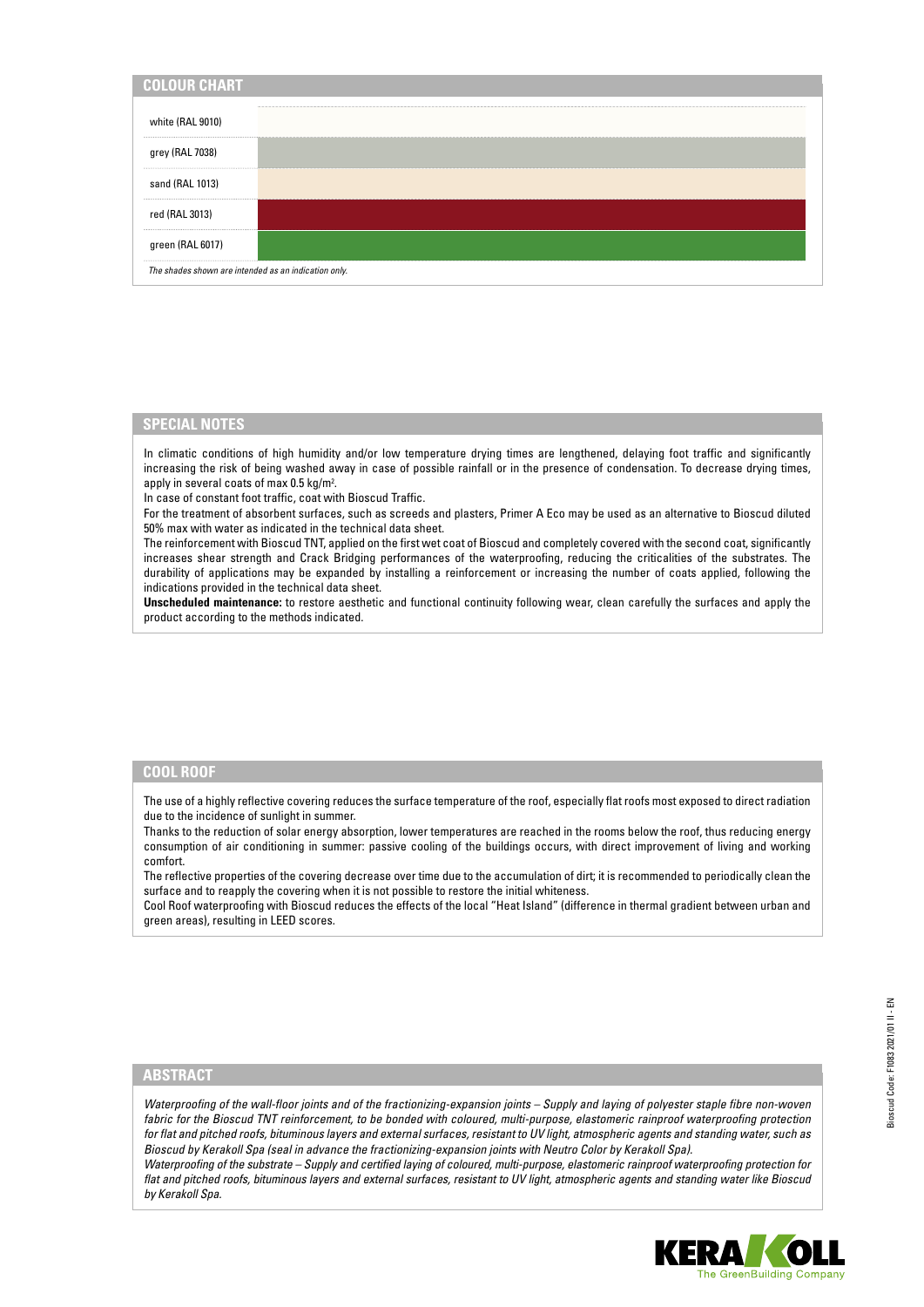# **TECHNICAL DATA COMPLIANT WITH KERAKOLL QUALITY STANDARD**

| Appearance                                                                               | coloured paste                                                                               |                          |  |
|------------------------------------------------------------------------------------------|----------------------------------------------------------------------------------------------|--------------------------|--|
| Colours <sup>*</sup>                                                                     | white (RAL 9010) - grey (RAL 7038) - sand (RAL 1013) - red (RAL 3013) - green (RAL 6017)     |                          |  |
| Specific weight                                                                          | $\approx$ 1.44 kg/dm <sup>3</sup>                                                            |                          |  |
| <b>Chemical nature</b>                                                                   | water emulsion of waterproofing agents                                                       |                          |  |
| Mineralogical nature of inert material                                                   | crystalline carbonate                                                                        |                          |  |
| Solid content                                                                            | >70%                                                                                         |                          |  |
| Shelf life                                                                               | $\approx$ 18 months from production in the original sealed packaging                         |                          |  |
| Warning                                                                                  | protect from frost and avoid direct exposure to sunlight and store away from sources of heat |                          |  |
| Pack                                                                                     | 20 / 5 kg buckets                                                                            |                          |  |
| Dynamic viscosity                                                                        | $\approx$ 10.000 mPas                                                                        | <b>Brookfield method</b> |  |
| Only to be used:                                                                         |                                                                                              |                          |  |
| - temperature                                                                            | from $+5$ °C to $+35$ °C                                                                     |                          |  |
| - humidity                                                                               | $\leq 80\%$                                                                                  |                          |  |
| Dust-free drying                                                                         | $\geq 6$ hrs                                                                                 | ISO 9117-3               |  |
| Waiting time between 1 <sup>st</sup> and 2 <sup>nd</sup> coat                            | $\geq$ 12 hrs                                                                                |                          |  |
| Minimum thickness required                                                               | $\geq$ 1 mm dried product corresponding to $\approx$ 2 kg/m <sup>2</sup> fresh product       |                          |  |
| Interval before normal use                                                               | $\approx$ 24 h / $\approx$ 7 days (stagnant water)                                           |                          |  |
| Coverage                                                                                 | $\approx$ 2 kg/m <sup>2</sup>                                                                |                          |  |
| Values taken at +23 °C, 50% R.H. and no ventilation.<br>* RAL references are indicative. |                                                                                              |                          |  |

# **DRYING**

#### **DRYING TIMES ACCORDING TO ASTM D 5859-03 (DRY-TIME TEST)** 50% relative humidity 85% relative humidity Temperature (°C) Dry to touch Deep dry Temperature (°C) Dry to touch Deep dry +30 °C 30 min. 1 hr +30 °C 80 min. 2.5 hrs +15 °C 45 min. 1.5 hrs +15 °C 2 hrs 4 hrs +5 °C 1.5 hrs 2.5 hrs +5 °C 3 hrs 5 hrs  $\angle$ 350 300 <sup>d</sup>ee<sup>p</sup> <sup>d</sup>r<sup>y</sup> 250 Time (minutes) **Time (minutes)** Time (minute 200 dry to touch 150 <sup>d</sup>ee<sup>p</sup> <sup>d</sup>r<sup>y</sup> 85% relative humidity 100 <sup>d</sup>r<sup>y</sup> <sup>t</sup><sup>o</sup> <sup>t</sup>ouc<sup>h</sup> 50 50% relative humidity  $\rightarrow$ 5 10 15 20 25 30 **Temperatura °C Temperature °C**

# **PERFORMANCE**

| HIGH-TECH                            |                                           |                 |
|--------------------------------------|-------------------------------------------|-----------------|
| Water-resistance:                    |                                           |                 |
| - watertightness                     | $\geq 0.6$ bar                            | <b>EN 1928</b>  |
| - 1.5 bar per 7 days                 | no penetration                            | EN 14891        |
| Elongation:                          |                                           |                 |
| - at F max                           | $>106\%$                                  | ISO 527-1       |
| - break warp (+23 °C)                | $> 263\%$                                 | ISO 527-1       |
| - break warp (-5 °C)                 | >15%                                      | ISO 527-1       |
| Adhesion:                            |                                           |                 |
| - on concrete                        | $>2.00$ MPa                               | <b>FN 1542</b>  |
| - on sheet metal                     | $\geq 0.8$ MPa                            | EN 1542         |
| Resistance to static load (punching) | 15 kg on soft substrates (EPS):           | EN 12730        |
| Cold flexibility                     | $-10 °C$                                  | <b>UNI 1109</b> |
| Fire classification                  | $B_{\text{cont}}(t2)$ (t3)                | EN 13501-5      |
| Working temperature                  | from -10 $^{\circ}$ C to +90 $^{\circ}$ C |                 |